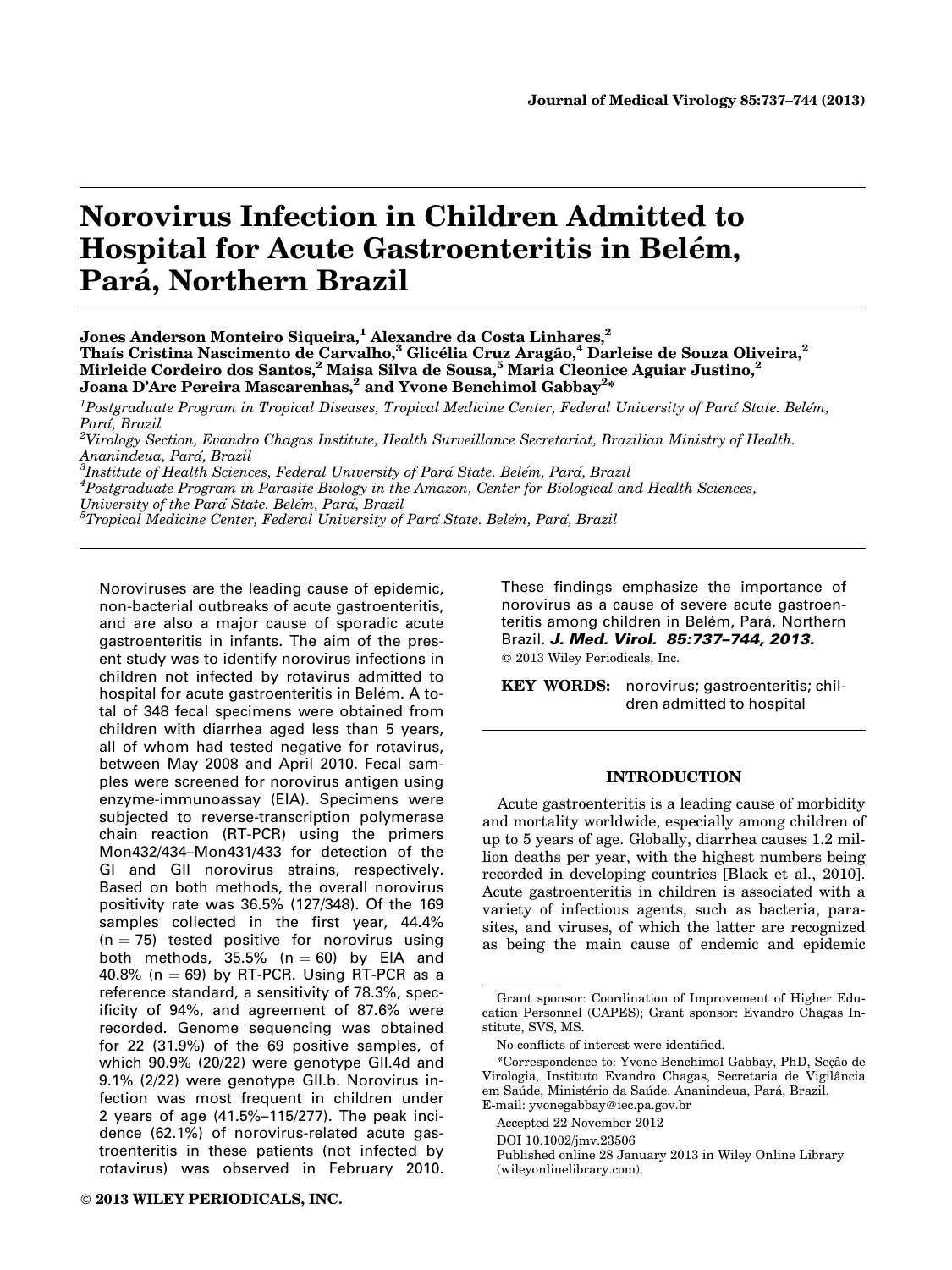gastroenteritis [Glass et al., 2006]. Acute gastroenteritis in humans has been associated with a number of different viruses. Of these, rotaviruses (RV), noroviruses (NoV), sapoviruses (SaVs), human astroviruses (HAstVs), and enteric adenoviruses (EAds) are the most common causes of sporadic gastroenteritis requiring hospitalization, and together constitute a major burden for public health systems worldwide [Glass et al., 2000, 2006; Sasaki et al., 2006].

Human caliciviruses (HuCVs) are part of the Caliciviridae family which includes five genera: Norovirus, Sapovirus, Vesivirus, Lagovirus, and Nebovirus. While Norovirus and Sapovirus are known to infect humans, the other genera are mainly of veterinary interest [Clark et al., 2012].

A number of outbreaks of non-bacterial gastroenteritis in a variety of environments have been attributed to NoV, due primarily to its marked potential for transmission and the low dose required to establish an infection. These environments include hospitals, day care centers, nursing homes, hotels, cruise ships, and schools [Borges et al., 2006; Bull et al., 2006; Sasaki et al., 2006]. Since the 1990s, the use of molecular methods has also highlighted the role of NoV as a common agent of sporadic, self-limiting episodes of acute gastroenteritis, which are normally caused by the consumption of contaminated food or water [Bull et al., 2006]. Person-to-person transmission of NoV has occurred mainly through the fecal–oral route. Airborne transmission following contact with contaminated surfaces also appears to be common [CDC, 2011]. Individuals of all age groups are known to be susceptible to NoV infections [Ribeiro et al., 2008]. NoV infection is normally characterized by mild and self-limiting acute gastroenteritis. Its most common symptoms are diarrhea, vomiting, nausea and abdominal pain, which last for about 48 hr after an incubation period of 8–72 hr [Bull et al., 2006; Verhoef et al., 2008].

The NoV are classified in five distinct genogroups. Two of these—genogroup I (GI) and genogroup II (GII)—are the most frequently detected in humans. Each of these groups encompasses a variety of genetic clusters. A recent study [CDC, 2011] found that the GI and GII strains contain at least 8 and 21 genotypes, respectively. During the past few years, the GII.4 genotype has predominated in both outbreaks and sporadic cases worldwide [Sasaki et al., 2006].

The great genetic diversity of the NoV hampers the development of a universal detection system capable of identifying all the different strains. The reverse transcriptase-polymerase chain reaction (RT-PCR) and real-time PCR have been used extensively for the detection and characterization of NoV through the use of primers designed to target different regions of the genome, mainly that represented by the RNApolymerase, which appears to be conserved across all genetic groups. It is important to have a rapid and conclusive diagnosis of the virus during outbreaks in order to implement strategies for containment within the shortest possible time, thus minimizing the dispersal of the virus within the population [Jiang et al., 1999; Koopmans et al., 2002; Borges et al., 2006].

Data from Brazil have shown an increase in the prevalence of NoV in infants and young children admitted to hospital with acute gastroenteritis. A high prevalence of NoV infection has been reported from Rio de Janeiro and other regions of Brazil, with frequencies ranging from 41.6% to 49.8% [Ferreira et al., 2010; Morillo et al., 2011]. The aim of the present study was to seek for NoV infection among RV-negative children admitted to hospital for treatment for acute gastroenteritis in Belém, in northern Brazil, between 2008 and 2010. In addition, the different NoV strains detected during the study were characterized using molecular methods.

## MATERIALS AND METHODS

# Study Area

The present study was based on the monitoring of cases of community acquired acute gastroenteritis at a large pediatric hospital in the city of Belém, in the Northern Brazilian state of Pará, in the Amazon region. An estimated 40% of the cases of children admitted to hospital with acute gastroenteritis in Belém are referred to this facility. Belém has  $1,437,600$  inhabitants, and is located close to the equator line, and thus has a relatively hot and high humid climate (relative humidity generally over 80%). Median monthly temperatures vary from  $25.7$  to  $27.8^{\circ}$ C throughout the year [PMB, 2010; INMET, 2012].

#### Clinical Samples

Diarrhea is defined as the passage of at least three looser than normal stools over a 24 hr period. The hospital was monitored between May 2008 and April 2010, focusing on the children of less than 5 years of age who were admitted to hospital for acute gastroenteritis. Fecal samples collected within 48 hr of admission were collected and sent to the Evandro Chagas Institute where they were stored at  $-20^{\circ}$ C until testing for the presence of RV and NoV. A total of 2,095 samples were obtained and first screened for group A-RV antigens using a Ridascreen<sup>®</sup> Rotavirus enzyme-immunoassay (EIA; R-Biopharm, Darmstadt, Germany). A representative sample of 348 of the 1,649 RV negative specimens was selected for NoV testing, considering a 95% confidence level and a sampling error of 4%. The samples were selected randomly each month, using the random (non-replacement) statistic tool of the BioEstat 5.0 software package [Ayres et al., 2007]. The study was approved by the Research Ethics Committee of the Evandro Chagas Institute (CEP/ IEC—No. 0023/10–CAAE: 0024.0.072.000-10).

#### Norovirus Detection

The 348 RV-negative samples were screened for the presence of NoV antigens using a third generation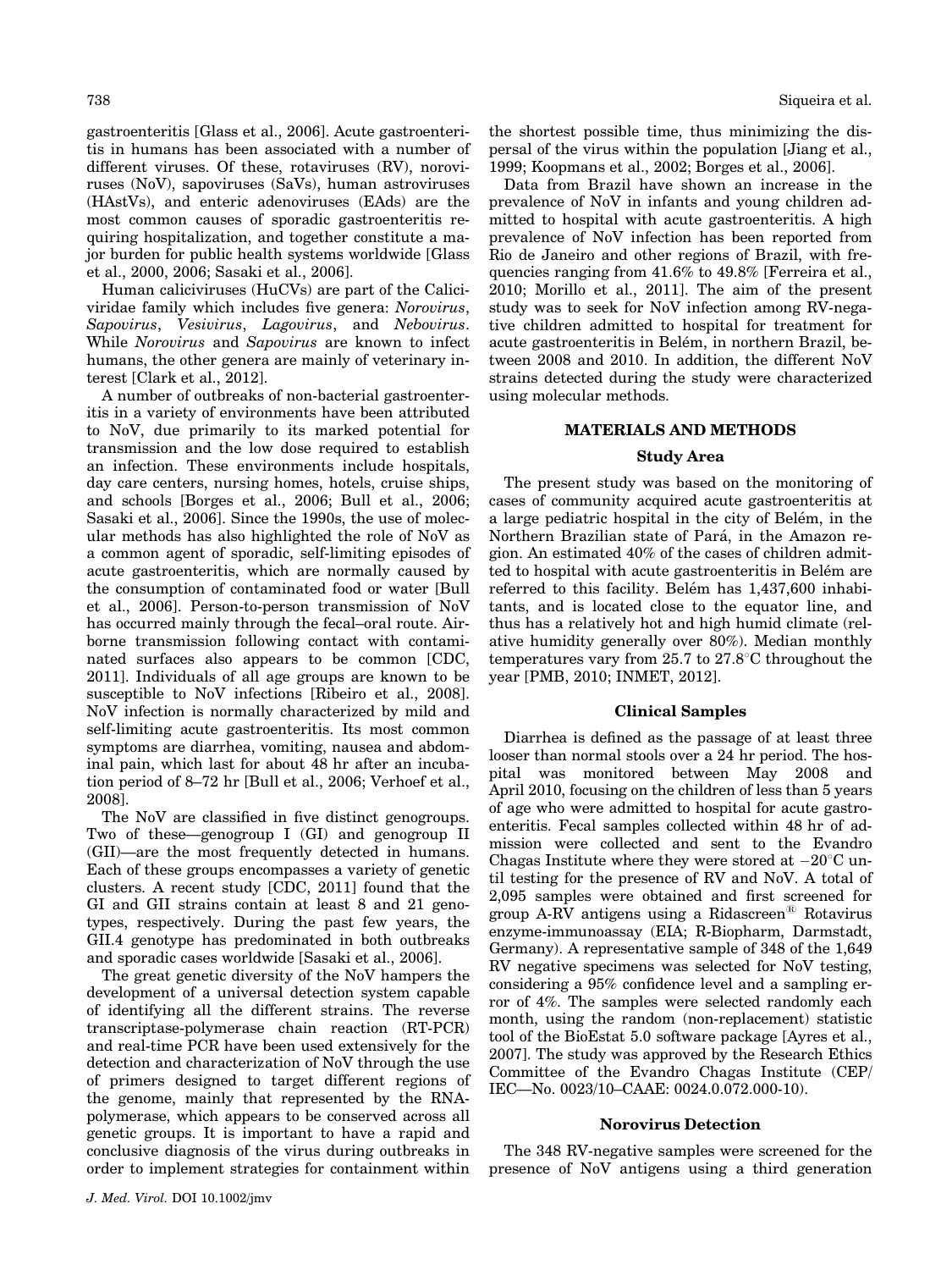Norovirus Gastroenteritis in Hospitalized Children 739

commercial Ridascreen<sup>®</sup> Norovirus EIA (R-Biopharm), according to the manufacturer's instructions. Microplates sensitized with monoclonal antibodies (Mab) were provided by the manufacturer. Biotin-conjugated antibodies and streptavidin–peroxidase conjugate were used in successive steps, followed by the addition of chromogenic substrate and blocking by sulfuric acid. Samples that yielded an absorbance value equal to or greater than the cut-off value ([absorbance value of the negative control  $+ 0.150] + 10\%)$ were considered positive.

#### Molecular Characterization

Viral RNA was extracted from the samples collected during the first year of the study (May 2008 to April 2009) using the isothiocyanate guanidine (silica method) [Boom et al., 1990]. A random hexamer  $(9 A_{260}$  units/ $\mu$ l, 3 mM Tris–HCl (pH 7.0), and 0.2 mM EDTA—Invitrogen, Eugene, OR) were used in the reverse transcription reaction to obtain the complementary DNA (cDNA), and PCR amplifications were conducted with a pool of Mon 431/433 and 432/434 primers in order to detect GI and GII, respectively [Anderson et al., 2001]. Amplicons of the positive samples that presented clear bands were selected and purified using either the  $QIAquick^{\circledR}$  PCR purification kit or the  $\widehat{Q}$ IAquick<sup>®</sup> gel extraction kit ( $\widehat{Q}$ IAgen, Science, MD). Sequencing was conducted using capillary electrophoresis in an ABI Prism 3130XL DNA Sequencer (Applied Biosystems, Foster City, CA) using the same primers as the RT-PCR reaction and a Big Dye kit (v. 3.1; Applied Biosystems). The nucleotide sequences obtained here were aligned and edited using the BioEdit Sequence Alignment Editor (v. 7.0.9.1) software and compared with other sequences obtained from the GenBank database (National Center for Biotechnology Information, US-[www.ncbi.nlm.nih.gov]), including reference sequences of each genotype. The dendogram was constructed by the neighbor-joining method using the MEGA 5 software [Tamura et al., 2011], supported by bootstrap procedures based on 2,000 replicates. The sequences determined in this study were submitted to the GenBank under accession numbers JQ683744–JQ683765.

# Statistical Analysis

Statistical analyses were run in EpiInfo 3.3.2. (http://www.cdc.gov/epiinfo) and BioEstat 5.0 [Ayres et al., 2007]. The screening test was performed to assess the sensitivity and specificity of the results obtained by EIA in comparison with those of the RT-PCR. The kappa test was used to assess the reproducibility of the EIA and the odds ratio (OR) test was applied to evaluate a possible difference in NoV infection rates between younger  $(\leq 2$  years old) and older  $(>2)$ years) children. The association between gender and the proportion of positives results for NoV was calculated by chi-square test. The variation between the first and second years of monitoring on the NoV positivity, as measured by EIA, was analyzed using the Mann–Whitney test. The Fisher exact test was used to analyze the positivity rate of the months in which there was not a similar pattern of monthly fluctuation. A multiple linear regression was used to assess the relationship between the proportion of NoV-positivity rates and climate parameters.  $P$ -values  $\leq 0.05$ were considered to be statistically significant.

#### RESULTS

Between May 2008 and April 2010, an overall NoV positivity of 36.5% (127/348) was confirmed using both EIA and RT-PCR. The age distribution of these positive cases is shown in Table I. The observed NoV-positivity was significantly higher in children of 2 years old or less (41.5%; 115/277; 95% CI [1.66–6.05];  $OR = 3.1671$ ;  $P = 0.0005$ ) in comparison with other age groups. No relationship was found between the NoV-positivity rates and gender  $(X^2 = 1.539)$ ;  $P = 0.259$ . Similarly, no clear relationship was found between NoV-positivity and climate variables (Fig. 1), that is, temperature  $(P = 0.53)$ , rainfall  $(P = 0.82)$ , or relative humidity ( $P = 0.96$ ).

Based on the results of the EIA, NoV-positivity was 35.5% in the first year of the study, and 29.0% in the second year ( $P = 0.0304$ ). A similar pattern of monthly fluctuation was observed in both years of the study period (Fig. 2), except for February—18.7% in 2009 versus 62.1% in 2010 ( $P = 0.0287$ )—and October, with 27.3% in 2008 and no cases being recorded in 2009

TABLE I. Frequency by Age Group of the Positive for NoV Cases Detected by PCR and/or EIA Methods, in Fecal Samples of Children Admitted to Hospital With Acute Gastroenteritis in Bele´m, Para´, Brazil, from May 2008 to April 2010

| Age group (months)        | Positive/total tested $(\%)$ | Odds ratio | 95% confidence interval |
|---------------------------|------------------------------|------------|-------------------------|
| $0 - 6$                   | 5/22(22.7)                   | 0.4854     | 0.1747-1.3488           |
| $6 - 12$                  | 46/102(45.1)                 | 1.6429     | 1.0252-2.6327           |
| $12 - 24^{\rm a}$         | 64/153(41.8)                 | 1.4719     | $0.9491 - 2.2827$       |
| $24 - 36$                 | 8/46(17.4)                   | 0.3193     | $0.1440 - 0.7081$       |
| $\geq$ 36                 | 3/17(17.6)                   | 0.3531     | $0.0995 - 1.2532$       |
| Not informed <sup>b</sup> | 2/8(25.0)                    |            |                         |
| Total                     | 128/348(36.8)                |            |                         |
|                           |                              |            |                         |

<sup>a</sup>Norovirus infection was more frequent in children aged <2 years (41.5%; 115/277; OR = 3.1671; 95% CI [1.66–6.05]).

<sup>b</sup>Patients whose information about the date of birth or date of collection of fecal samples was not provided.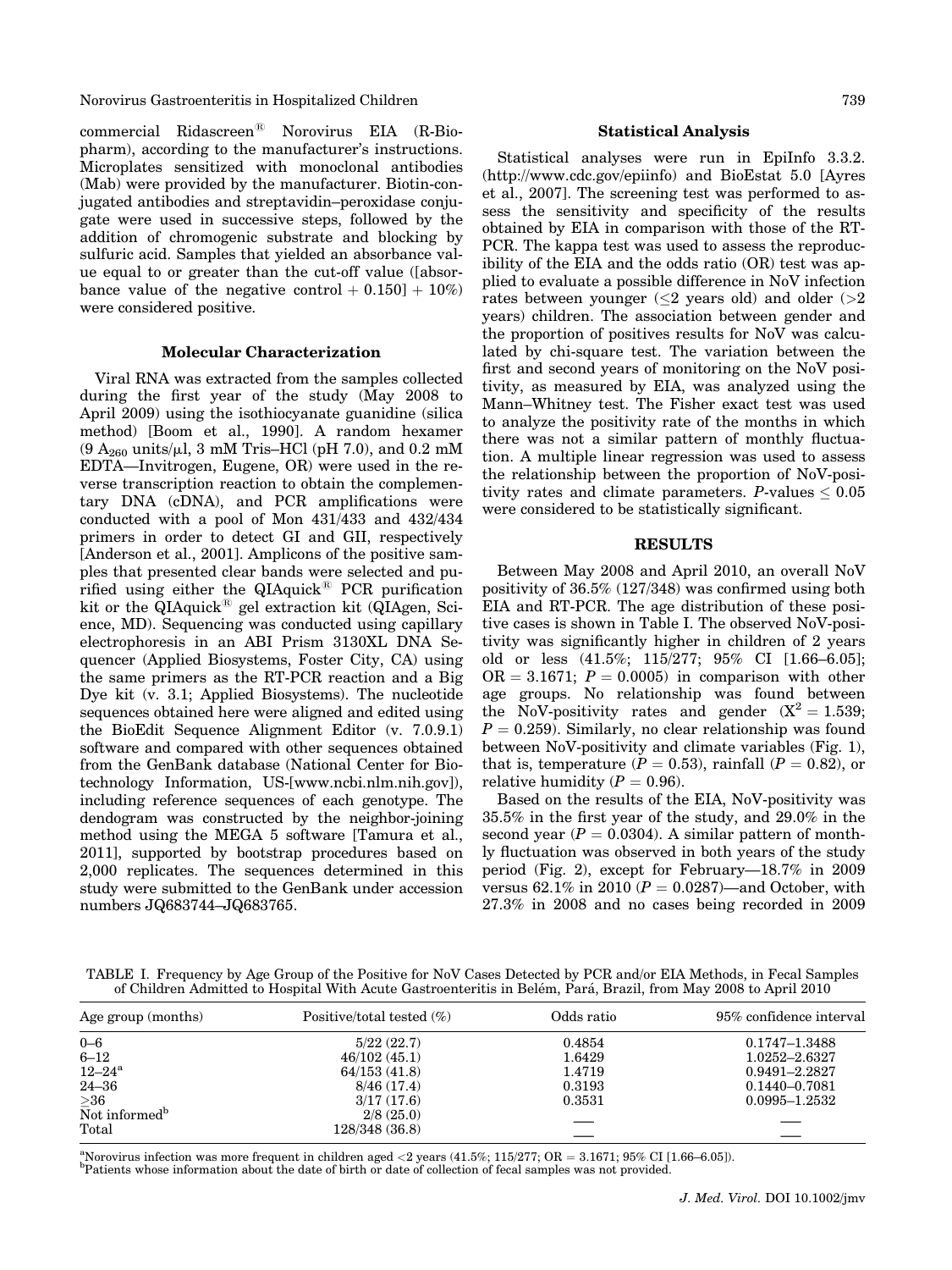

Fig. 1. Correlation between monthly NoV-positivity rates and humidity, precipitation and temperatures recorded in Belém, Pará, Brazil, from May 2008 to April 2010.



Fig. 2. Monthly distribution of NoV infection detected by EIA in 348 fecal specimens collected from children admitted to hospital with acute gastroenteritis in Belém, Pará, Brazil: (a) May 2008 to April 2009; (b) May 2009 to April 2010.

 $(P = 0.0047)$ . The highest monthly value was that of February 2010 (62.1%).

Of the 169 samples collected during the first year of the study, 44.4% (75/169) were positive for NoV, with 40.8% (69/169) being confirmed by RT-PCR and 35.5% (60/169) by EIA. There was an 87.6% (148/169) agreement between the two approaches, indicating excellent reproducibility (Kappa = 0.7,  $P < 0.0001$ ). If RT-PCR is considered to be the "gold standard," EIA yielded a sensitivity of 78.3% and specificity of 94%, with a positive predictive value (PPV) of 90% and a negative predictive value (NPV) of 86.2% (Table II).

Twenty-two (31.9%) of the 69 positive samples for NoV were sequenced using the same pair of PCR primers that target the RNA polymerase region. Of these, 20 (90.9%) were classified as GII.4d and 2  $(9.1\%)$  as GII.b (Fig. 3).

#### DISCUSSION

In the present study, the rate of NoV positivity recorded by both techniques (36.5%) was similar to those recorded in other regions of Brazil, such as Espírito Santo state  $(39.7\%$  in 2004–2006), and in Germany 49% in 2002–2008 [Ribeiro et al., 2008; Spackova et al., 2010]. However, the positivity-rate recorded in Belém was much higher than those reported from hospitals and emergency departments in this city in previous years, 14.6% in 1992–1994, 8.9% in 1998–2000, and 12.5% in 2003 [Nakamura et al., 2006; Aragão et al., 2010, unpublished datal.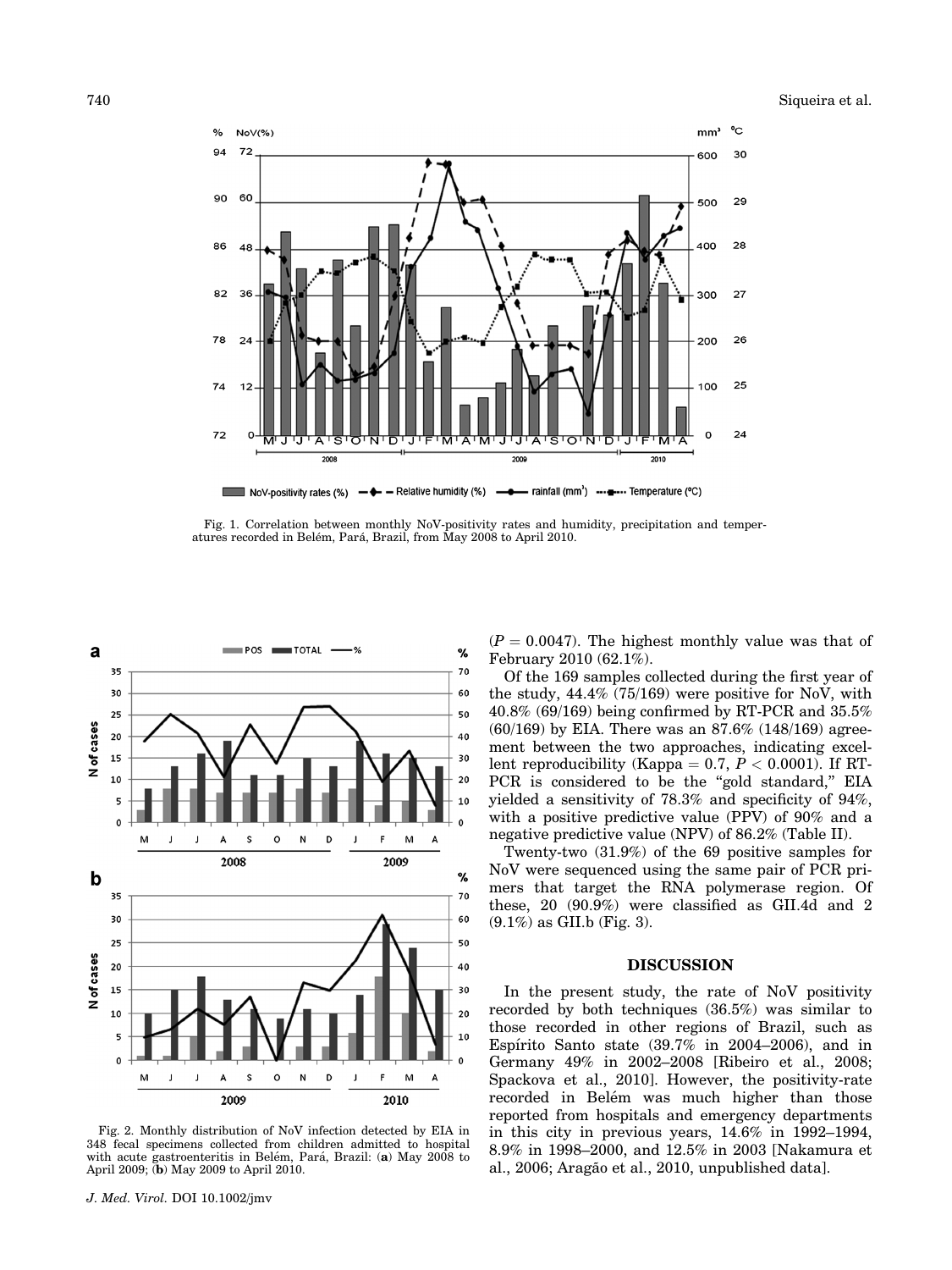TABLE II. Comparison of the Results Obtained by EIA and RT-PCR for 169 Fecal Specimens Collected From Children With Diarrhea Admitted to Hospital in Belém, Pará, Brazil, From May 2008 to April 2009

|                               | RT-PCR                 |                |                         |
|-------------------------------|------------------------|----------------|-------------------------|
| EIA                           | Positive               | Negative       | Total                   |
| Positive<br>Negative<br>Total | 54<br>15<br>69 (40.8%) | 6<br>94<br>100 | 60(35.5%)<br>109<br>169 |

Children 2 years old and younger who were not infected with RV were three times more likely to develop acute gastroenteritis caused by NoV than those of other age groups, with a positivity-rate of 41.5%. Similar results were obtained previously in Belém and also in Vitória, the capital of Espírito Santo, in Southeast Brazil [Ribeiro et al., 2008; Aragão et al., 2010]. However, in a study involving children less than 3 years of age in the Brazilian Midwest, Borges et al. [2006] found no significant difference between age groups, nor any difference in relation to the gender, which is consistent with the results of the present study in Belém.

Most studies of seasonal patterns have described winter peaks of NoV infection (both outbreaks and sporadic cases) in temperate countries [Fretz et al., 2005]. In tropical regions, however, NoV tends to be detected year-round, with no clear seasonal pattern of occurrence. In Southeastern Brazil, for example, Soares et al. [2007] found no marked seasonal variation over an 8-year period (1998–2007). In the subtropical Brazilian Midwest, however, while Borges et al. [2006] also recorded NoV infections throughout the year, a peak was observed during the more humid rainy season, from September to March. This is consistent with the results of EIA in the present study, in which a peak of NoV infection was recorded in February 2010, the middle of the local rainy season. Victoria et al. [2007] recorded biphasic peaks in Rio de Janeiro in 2004, with the highest rates of NoV gastroenteritis being observed between March and May, and in September and October. Overall, these results indicate the need for a long-term and more systematic analysis of possible seasonal patterns in NoV infection.

While overall positivity rates were relatively high, during the first year of the present study, a similar pattern of variation was observed in both years, except for February and October. No clear relationship was found between positivity rates and any of the climatic variables analyzed (temperature, rainfall, or relative humidity). It is important to note that, as Belém is located close to the equator line, climatic variables, especially temperature, tend to be relatively constant throughout the year [PMB, 2010; INMET, 2012].

The EIA presented an agreement of 87.6% when compared to the NoV RT-PCR, which was similar to the values of 85.9% and 90.7% reported for children with diarrhea from Venezuela and Japan, respectively [Okitsu-Negishi et al., 2004; González et al., 2006].

In the present study, GII.4 was predominant, accounting for over 90% of the strains identified. This genotype has been circulating in Belém since 1998 (unpublished data). In a review of the available longterm data (1990–2008) for a number of different regions, including Latin America, Patel et al. [2008] concluded that this genotype was responsible for 75– 100% of all cases of NoV-related gastroenteritis. This study also recorded a marked diversity of GII.4 variants, highlighting the potential for genetic variability in the strains of this virus worldwide [Okada et al., 2007; Johansen et al., 2008]. Fioretti et al. [2011] recorded a number of different GII NoV genotypes in a Brazil-wide survey of NoV-related gastroenteritis, but found a predominance of GII.4 (78%). Future studies are being planned, targeting at the capsid region (ORF 2) which may yield a more accurate genotyping of these samples.

The primers used in the present study targeted the RNA polymerase (ORF1), which is known to be a highly conserved region of the NoV genome. Two samples were classified as genotype GII.b. Bull et al. [2007] assign the isolated clusters GII.a, GII.b, GII.c, and GII.d, to unclassified polymerases, suggesting possible recombinations. These types of recombinants, especially those of GII.b (polymerase region) and GII.3 (capsid region), have recently been identified as the cause of outbreaks in Europe, Australia, and Asia [Chhabra et al., 2010]. The ORF1 amino acid sequence of the two GII.b samples detected in the present study was 100% identical to that of the Paris Island prototype strain (AY652979). Confirmation of the presence of a recombination would nevertheless require the molecular characterization of the ORF 2 in order to differentiate this strain from the more common GII.3 strains [Buesa et al., 2002; Chhabra et al., 2010].

While it was only possible to test by EIA and RT-PCR 21% of the 1,649 specimens collected during the present study, they appear to constitute a representative sample of the study population. As mixed infections involving RV are relatively rare, the omission of samples that were positive for RV may have influenced the rates of NoV-positivity recorded in the present study, leading to a possible overestimation. This sampling criterion is standard practice in Brazil and other countries [Soares et al., 2007; Andreasi et al., 2008; Le et al., 2010; Mahar and Kirkwood, 2011].

The testing of samples by EIA only in the second year of the current study may have underestimated overall prevalence. The chi-square test (data not shown) indicated a highly significant difference  $(P = 0.004)$  between the positivity rates obtained for first and second years: 44% (75/169) and 29% (52/179), respectively. This can be considered to be a weakness of the present study.

In the post-RV vaccine era, it may be worth reinforcing the monitoring of other potential agents of gastroenteritis, such as NoV, in particular, to assess a possible increase in the incidence of these agents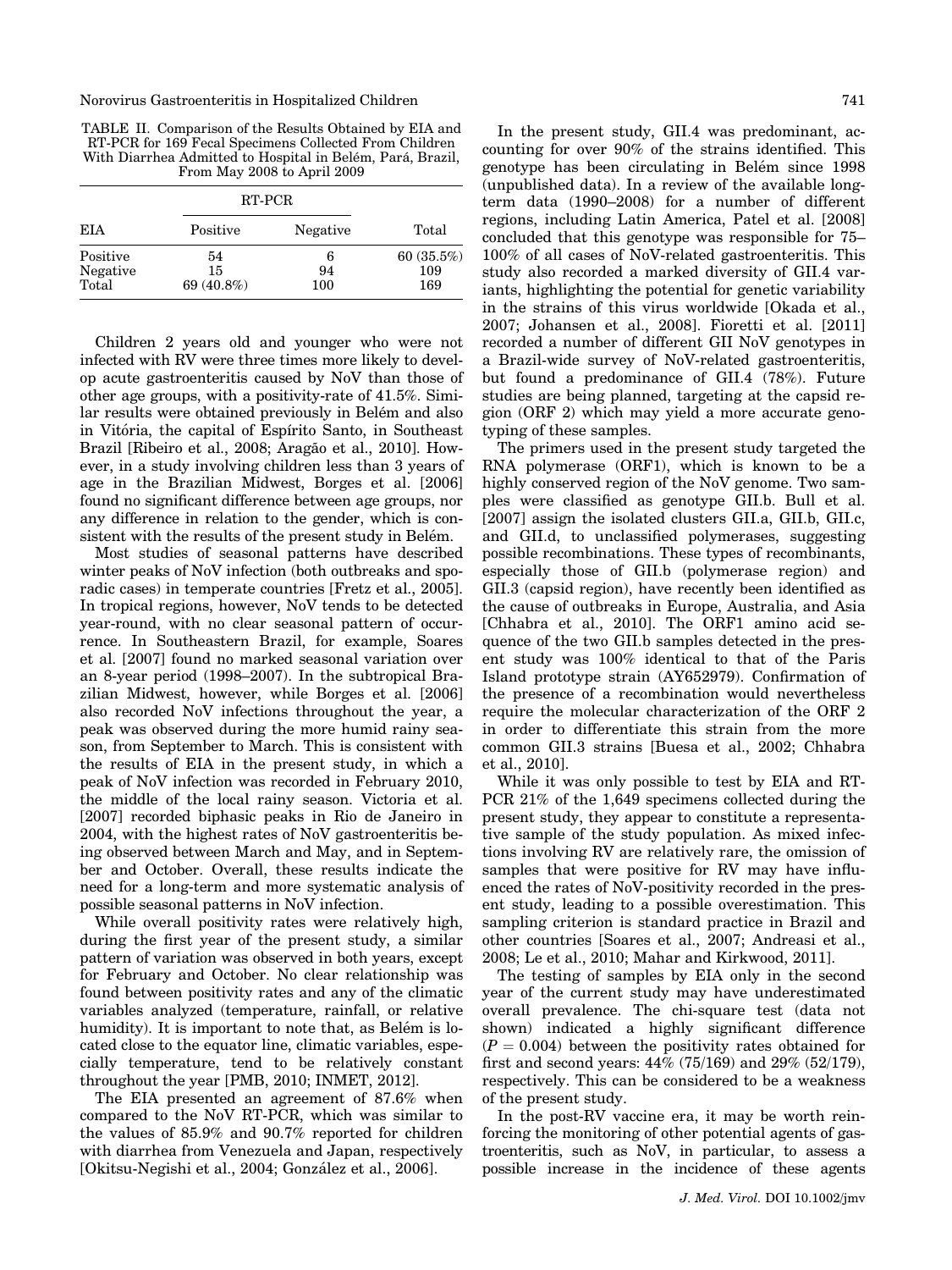

Fig. 3. Dendrogram showing the genetic classification of the samples that tested positive for NoV<br>obtained from children with diarrhea admitted to hospital in Belém, Pará, Brazil, from May 2008 to April 2009. The codes representing the positive samples are organized as follows: study area (Pará)/ sample number/country of collection (Brazil)/month–year of collection.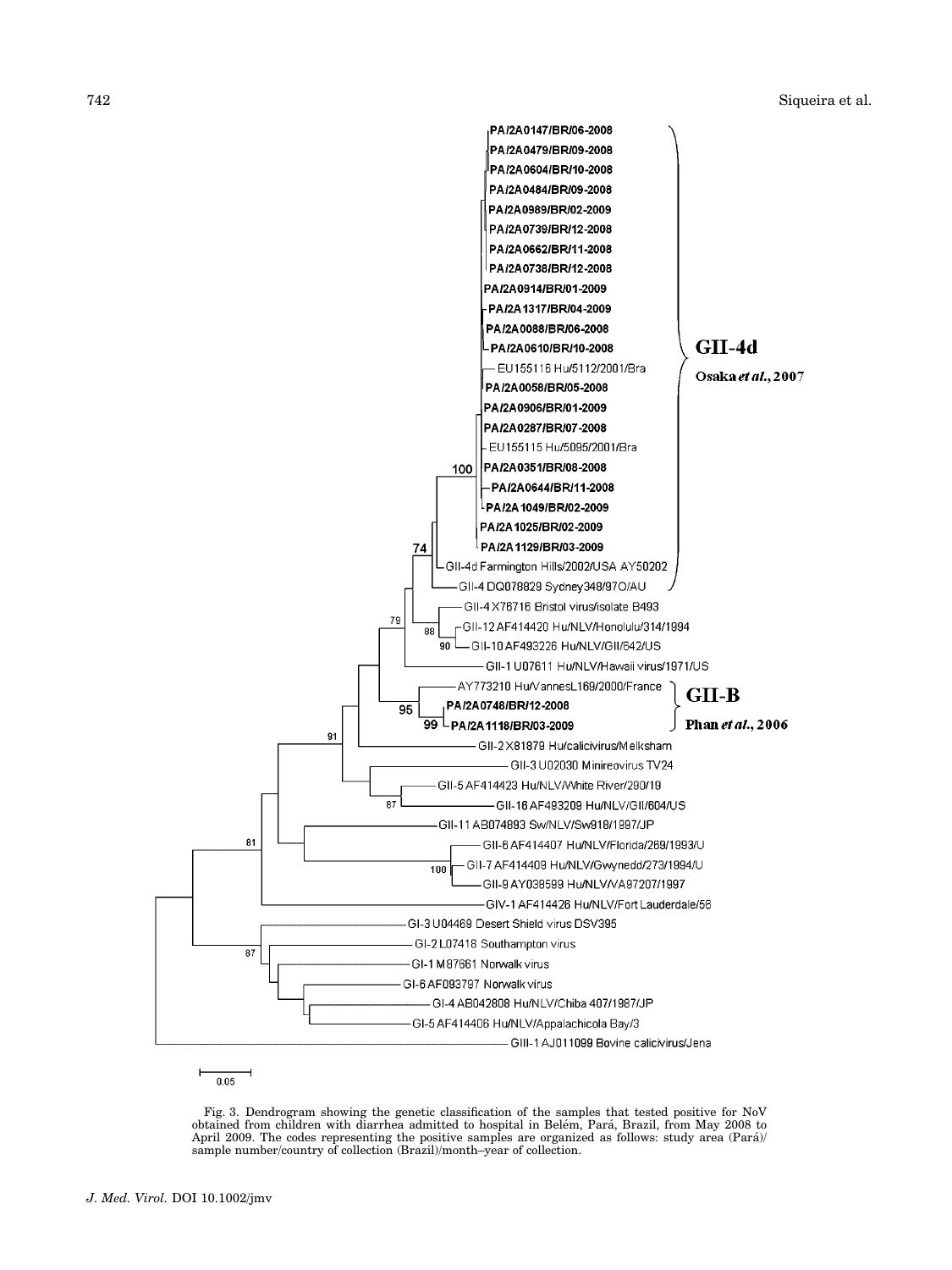Norovirus Gastroenteritis in Hospitalized Children 743

following the introduction of the RV vaccine in Brazil's National Immunization Program in 2006. In the present study, the incidence of NoV-related acute gastroenteritis in RV-negative patients appears to be higher than that recorded in previous studies in Belém, prior to the implementation of the RV vaccination program [Nakamura et al., 2006; Aragão et al., 2010, unpublished data]. A similar trend appears to have occurred in Rio de Janeiro (49.8%) and other Brazilian states (41.6%) following the introduction of universal RV vaccination [Ferreira et al., 2010; Morillo et al., 2011]. Similar results were obtained in the city of León, Nicaragua, where a reduced incidence of RV and high prevalence of NoV were found in the local wastewater following the introduction of the pentavalent Rota-Teq<sup>TM</sup> vaccine  $(RV5-Merck^{\circledR})$  in October 2006 [Bucardo et al., 2011].

Finally, it is planned to expand this study to cover a third year of surveillance, and perform the molecular analysis of ORF 1 and ORF 2 regions, in order to achieve a broader molecular and epidemiological characterization of these data. The gathering of further robust data on the epidemiology of NoV infection in Northern Brazil may provide an important baseline for future studies into potential NoV vaccines.

#### ACKNOWLEDGMENTS

We thank the valuable technical support provided by Maryelle Gonçalves, Ian Lima, Maria Silvia Lucena, Paula Spada, Samya Costa, Dielle Teixeira, Juliana Hernandez, João Felipe, and our field staff. We are also grateful to the Coordination of Improvement of Higher Education Personnel (CAPES) for the scholarship for the authors Jones Siqueira and Glicélia Aragão; to the National Meteorological Institute (INMET) for providing climatic data and Mrs. Graça Santos for assistance with the plotting of these data; to the staff of the Evandro Chagas Institute library; to Mr. Stephen Ferrari for reviewing the manuscript and to Foundation of Support for Research Development (FADESP) by payment of this review; to all the employees at the Serzedelo Corrêa Hospital (formerly the Clínica Pediátrica do Pará) who were involved in this study. Special thanks to all the children who participated in the study and to their parents/guardians.

#### REFERENCES

- Anderson AD, Garrett VD, Sobel J, Monroe AS, Fankhauser RL, Schwab KJ, Bresee JS, Mead PS, Higgins C, Campana J, Glass RI. 2001. Multistate outbreak of Norwalk-like virus gastroenteritis associated with a common caterer. Am J Epidemiol 11:1013– 1019.
- Andreasi MSA, Cardoso DDP, Fernandes SM, Tozetti IA, Borges AMT, Fiaccadori FS, Santos RAT, Souza M. 2008. Adenovirus, calicivirus and astrovirus detection in fecal samples of hospitalized children with acute astroenteritis from Campo Grande, MS, Brazil. Mem Inst Oswaldo Cruz 103:741–744.
- Aragão GC, Oliveira DS, Santos MC, Marenhas JDP, Oliveira CS, Linhares AC, Gabbay YB. 2010. Molecular characterization of norovirus, sapovirus and astrovirus in children with acute

gastroenteritis from Belém, Pará, Brazil. Rev Pan Amaz Saúde 1:149–157.

- Ayres MMA, Jr., Ayres DL, dos Santos AS. 2007. BioEstat 5.0:<br>Aplicações estatísticas nas áreas das ciências biológicas e médicas. 5th edition. Belém-PA: Mamirauá.
- Black RE, Cousens S, Johnson HL, Lawn JE, Rudan I, Bassani DG, Jha P, Campbell H, Walker CF, Cibulskis R, Eisele T, Liu L, Mathers C. 2010. Global, regional, and national causes of child mortality in 2008: A systematic analysis. Lancet 375:1969–1987.
- Boom R, Sol CJ, Salimans MM, Jansen CL, Wertheim-Van Dillen PM, Van Der Noordaa J. 1990. Rapid and simple method for purification of nucleic acids. J Clin Microbiol 28:495–503.
- Borges AM, Teixeira JM, Costa PS, Giugliano LG, Fiaccadori FS, Franco RC, Brito WM, Leite JP, Cardoso DD. 2006. Detection of calicivirus from fecal samples from children with acute gastroenteritis in the West Central region of Brazil. Mem Inst Oswaldo Cruz 101:721–724.
- Bucardo F, Lindgren PE, Svensson L, Nordgren J. 2011. Low prevalence of rotavirus and high prevalence of norovirus in hospital and community wastewater after introduction of rotavirus vaccine in Nicaragua. PLoS ONE 10:e25962.
- Buesa J, Collado B, López-Andújar P, Abu-Mallouh R, Rodríguez Díaz J, García Díaz A, Prat J, Guix S, Llovet T, Prats G, Bosch<br>A. 2002. Molecular epidemiology of caliciviruses causing outbreaks and sporadic cases of acute gastroenteritis in Spain. J Clin Microbiol 40:2854–2859.
- Bull RA, Tu ET, McIver CJ, Rawlinson WD, White PA. 2006. Emergence of a new norovirus genotype II.4 variant associated with global outbreaks of gastroenteritis. J Clin Microbiol 44:327–333.
- Bull RA, Tanaka MM, White PA. 2007. Norovirus recombination. J Gen Virol 88:3347–3359.
- CDC. 2011. Updated norovirus outbreak management and disease prevention guidelines. MMWR 3:1–20.
- Chhabra P, Walimbe AM, Chitambar SD. 2010. Complete genome characterization of Genogroup II norovirus strains from India: Evidence of recombination in ORF2/3 overlap. Infect Genet Evol 10:1101–1109.
- Clark IN, Estes MK, Green KY, Hansman GS, Knowles NJ, Koopmans MK, Matson DO, Meyers G, Neill JD, Radford A, Smith<br>AW, Studdert MJ, Thiel H-J, Vinjé J. 2012. Family caliciviridae. In: King AMQ, Adams MJ, Carstens EB, Lefkowitz EJ, editors. Virus taxonomy: Ninth Report of the International Committee on Taxonomy of Viruses. London: Elsevier/Academic Press. p 977–986.
- Ferreira MS, Victoria M, Carvalho-Costa FA, Vieira CB, Xavier MP, Fioretti JM, Andrade J, Volotão EM, Rocha M, Leite JP, Miagostovich MP. 2010. Surveillance of norovirus infections in the state of Rio de Janeiro, Brazil 2005–2008. J Med Virol 82:1442–1448.
- Fioretti JM, Ferreira MSR, Victoria M, Vieira CB, Xavier MPTP, Leite JPG, Miagostovich MP. 2011. Genetic diversity of noroviruses in Brazil. Mem Inst Oswaldo Cruz 106:942–947.
- Fretz R, Herrmann L, Christen A, Svoboda P, Dubuis O, Viollier EH, Tanner M. 2005. Frequency of Norovirus in stool samples from patients with gastrointestinal symptoms in Switzerland. Eur J Clin Microbiol Infect Dis 24:214–216.
- Glass PJ, White LJ, Ball JM, Lepare-Goffart I, Hardy ME, Estes MK. 2000. Norwalk virus open reading frame 3 encodes a minor structural protein. J Virol 74:6581–6591.
- Glass RI, Parashar UD, Bresee JS, Turcios R, Fischer TK, Widdowson MA, Jiang B, Gentsch JR. 2006. Rotavirus vaccines: Current prospects and future challenges. Lancet 368:323–332.
- González GG, Liprandi F, Ludert JE, 2006. Evaluation of a commercial enzyme immunoassay for the detection of norovirus antigen in fecal samples from children with sporadic acute gastroenteritis. J Virol Methods 136:289–291.
- INMET. Climatologia. Available in: http://www.inmet.gov.br/html/ clima.php?lnk=http://www.inmet.gov.br/html/clima/graficos/ index4.html. Accessed: January 15, 2012.
- Jiang X, Espul C, Zhong WM, Cuello H, Matson DO. 1999. Characterization of a novel human calicivirus that may be a naturally occurring recombinant. Arch Virol 144:2377–2387.
- Johansen K, Mannerqvist K, Allard A, Andersson Y, Burman LG, Dillner L, Hedlund K, Jönsson K, Kumlin U, Leitner T, Lysén M,<br>Thorhagen M, Tiveljung-Lindell A, Wahlströmg C, Zweygberg-Wirgart B, Widell A. 2008. Norovirus strains belonging to the GII.4 genotype dominate as a cause of nosocomial outbreaks of viral gastroenteritis in Sweden 1997–2005. Arrival of new